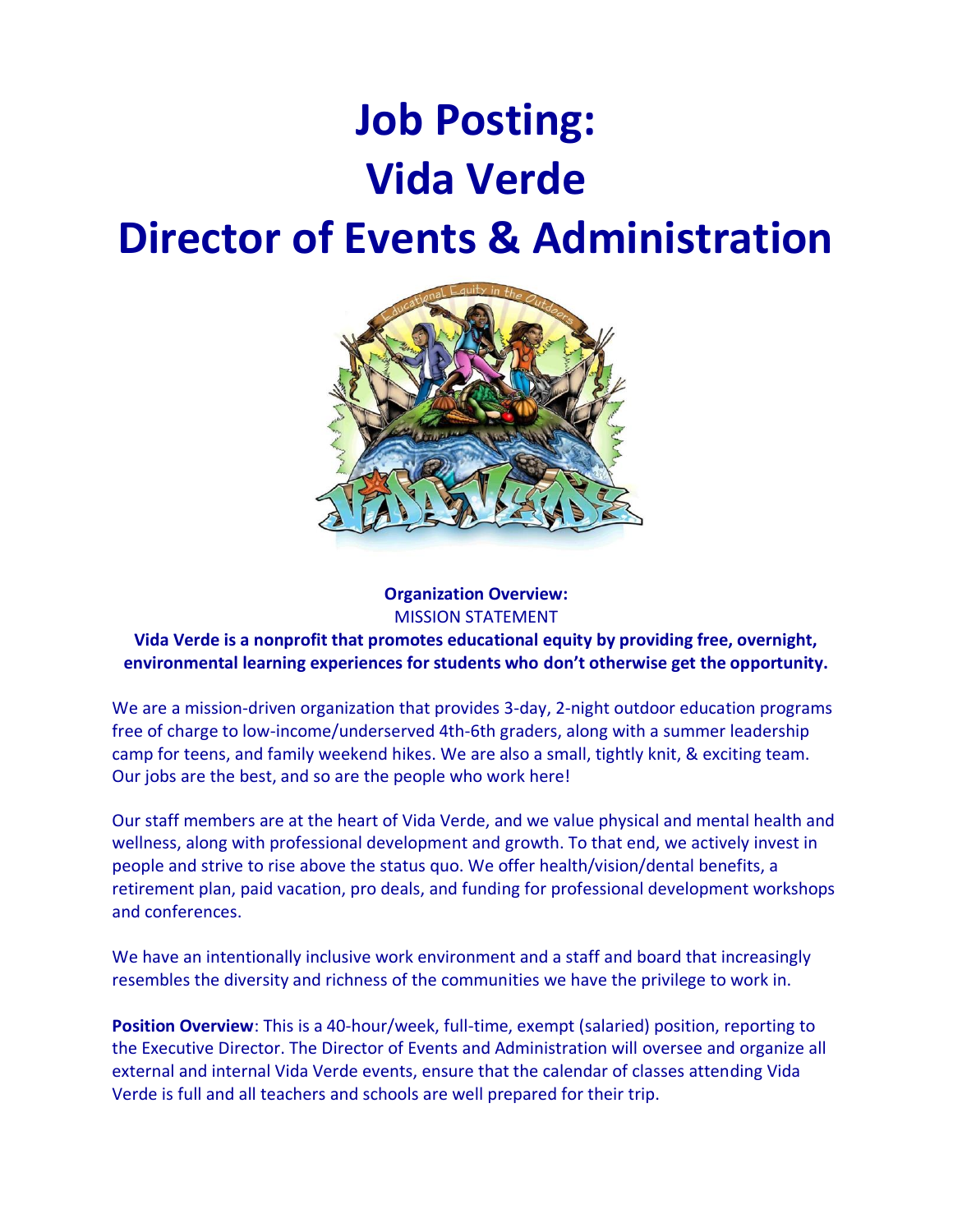## **Job Description**

## **Events Management 65%**

Plan, organize, and manage all Vida Verde events (internal and external) to success using the organization's established systems and practices, a high level of project management skills and professionalism, along with creativity and a detail-oriented approach.

Events include, but are not limited to: The annual Benefit & Celebration, Donor Circle Farm Dinner, Colorado College volunteer day, Annual Planning Committee Retreat, Summer Donor & Volunteer Appreciation Party, End of the School Year Staff Party, Staff Teambuilding Retreat, Capital Campaign & Project Events and approximately 5 other volunteer days throughout the year.

**Responsibilities** 

- Set goals/outcomes for each event
- Analyze the success of the event at achieving its goals and make updated notes and systems for future similar events
- Using project management software (Monday.com), plan events from start to finish, often managing an event planning team
- Source supplies and negotiate with vendors (rentals, caterers, musicians, flowers, etc.), build relationships
- Adhere to event budget
- Hire & supervise personnel for events (staff, bands, caterers, etc.)
- Lead promotional activities for the events (email marketing, etc.), and communication with all involved
- Ensure event runs smoothly and quickly resolve problems that might occur
- Assist in helping participants prepare/practice presentations. Collect, store and provide talking points from previous year's event
- Collaborate with other team members
- Lead set up and take down of events
- Brainstorm creative ideas for new events and ways to engage the Vida Verde donors/community
- Work with facilities team to ensure site(s) are ready for events
- Manage any event follow up (sending thank yous, sharing photos, etc.)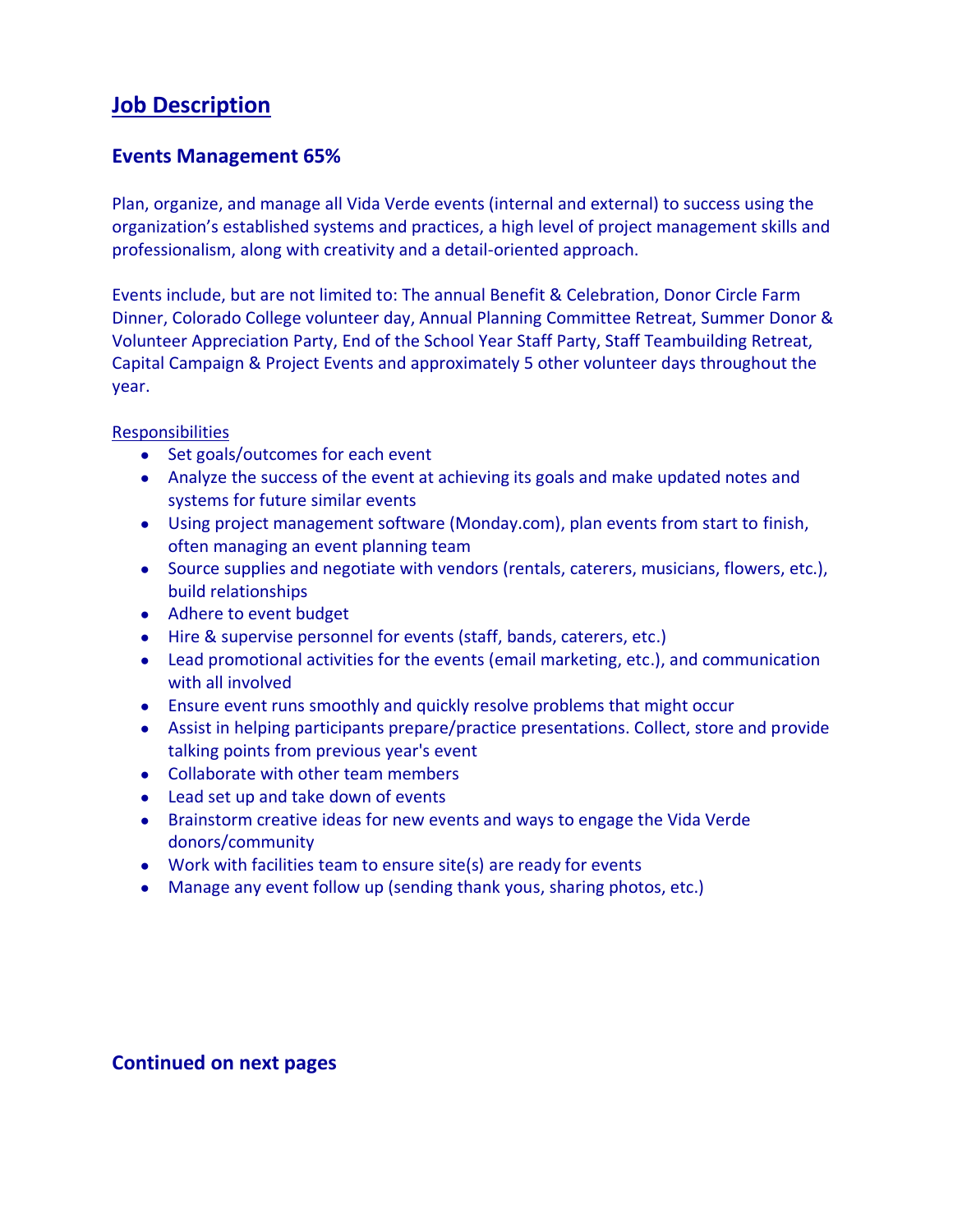## **Scheduling & Calendaring 30%**

This has 2 fundamental parts: 1. Ensure that the calendar of classes attending Vida Verde is full and organized each year, and that all teachers and students are well prepared for their trip. 2. Ensure that all internal events/happenings are scheduled clearly for all team members.

Responsibilities:

- Scheduling & calendar management of all: holidays, work events, meetings of more than 2 people.
- Program Scheduling: Manage all class scheduling in the spring of each year for the following school year. This includes close correspondence with teachers and school leaders, ongoing follow up, and coordinating a complex calendar to ensure 31 class visits each school year
- Maintain school/teacher contacts spreadsheet
- Wait List: Manage the waitlist to fill any openings that occur
- Teacher Support: Be the first contact with teachers in preparation for their trips regarding scheduling and basic questions about the camp experience. Direct teachers to the Head of Program (or their designee) when needed.
- Provide teachers schools with informational planning materials in advance of their trip.
- Help make sure schools are on track to come on their V.V. trips: chaperones and transportation are booked, district permissions are obtained, etc.
- Parent/Guardian Presentations: Coordinate presentations for students and their guardians with teachers and our program staff. Make the presentations as needed in person or virtually
- Printed Materials: Prepare printed materials for each class trip
- Follow up post trip to ensure evals and student letters are received in a timely manner.

## **Volunteer Coordination 5%**

- Be the first point of contact for all volunteer inquiries, whether from individuals, small groups, or corporations
- Collaborate with the Facilities Team Manager, schedule annual and weekly volunteer visits and help organize projects, set up, clean up and food needs

**\*As opportunities arise other responsibilities may be included by mutual agreement.**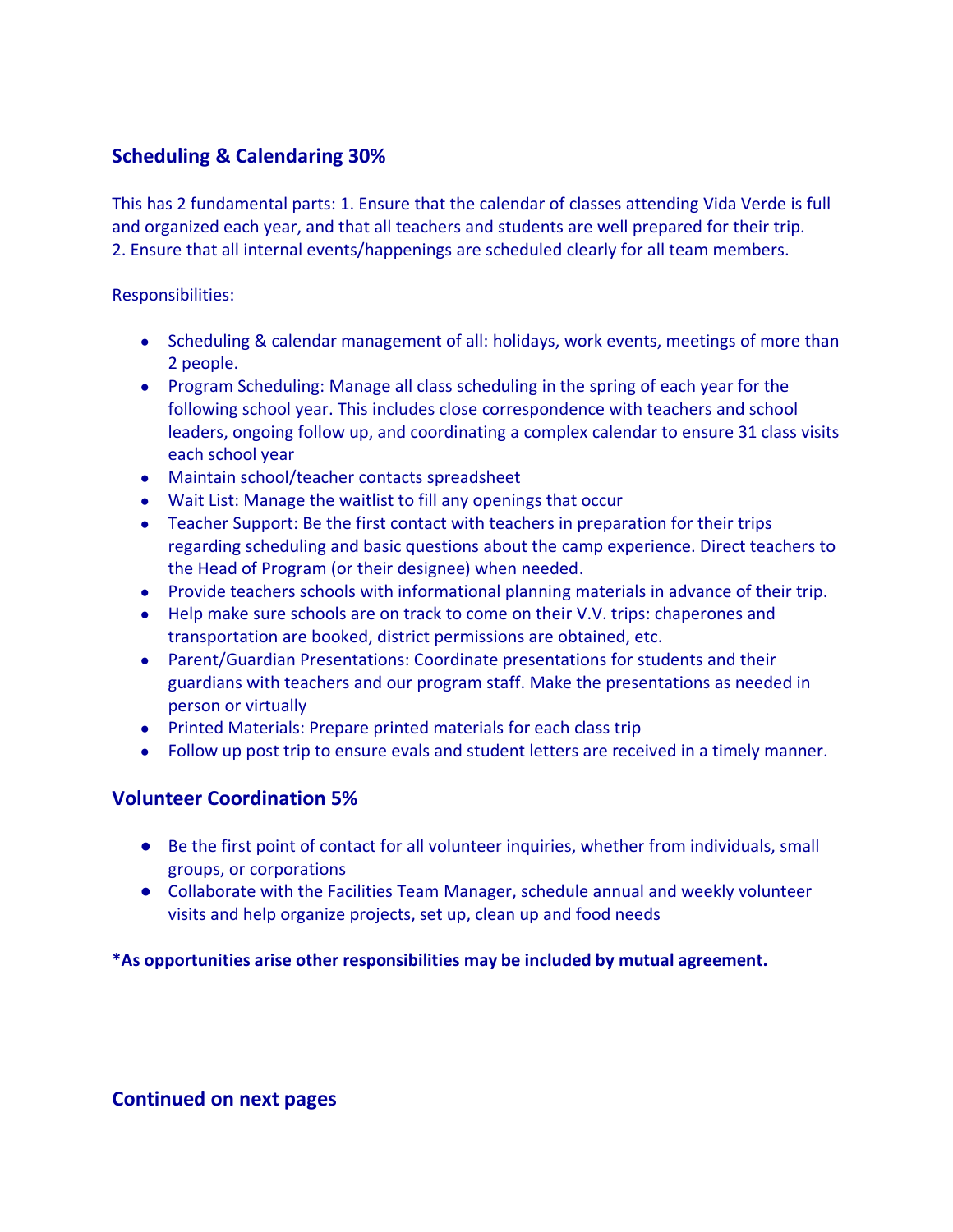## **Desired Qualifications** (not all are required)

- Alignment with Vida Verde's Mission and values (see bottom of this doc)
- Positive, direct, clear communicator and active listener
- Events management know-how and success (or extreme chutzpah!)
- Positive human relationship builder
- Project management experience (launching, assigning tasks, tracking, communication/reporting, assuring success/timely completion, hitting all main goals)
- Success managing multiple priorities
- Can do, "make it happen" outlook
- Experience in/with schools
- Multilingual
- Experience in/with (or from the) communities that Vida Verde serves
- Ability to be decisive under pressure and in alignment with the organization's goals and desired outcomes
- Ability & interest in participating actively with a committed team
- Enjoys organizing and being responsible

## **Compensation:**

Annual salary \$60-\$70k dependent on experience.

Retirement benefits offered

Coverage offered with the organization's medical, dental, and vision insurance plans.

(Vida Verde contributes \$200 monthly to the plan of your choosing from several available.) Paid sick leave and paid time off.

Use of sites' facilities: hot tub, trail, kayaks, creek, farm food, etc.

Pro Deals (deep discounts on products from: Smartwool, Patagonia, Prana, and others.)

**Site:** Vida Verde's farm and office main site are located in San Gregorio, CA 94074. It is a 25-acre property, 1 hour from San Francisco, 45 minutes from Santa Cruz, and 5 minutes from the coast. The nearest town is Half Moon Bay, which is 15 miles away.

**Remote work** up to 2 days/week is a possibility. Work on site at least 3 days/week is required.

**Application Procedure:** Send Letter of Interest, Resume, 3 References and any other materials you wish by EMAIL ONLY to: Shawn Sears at Shawn@Vveducation.org, Laura Sears at [Laura@Vveducation.org,](mailto:Laura@vveducation.org) and Paula Alves at Paula@Vveducation.org

Org website: www.Vveducation.org Position Open until filled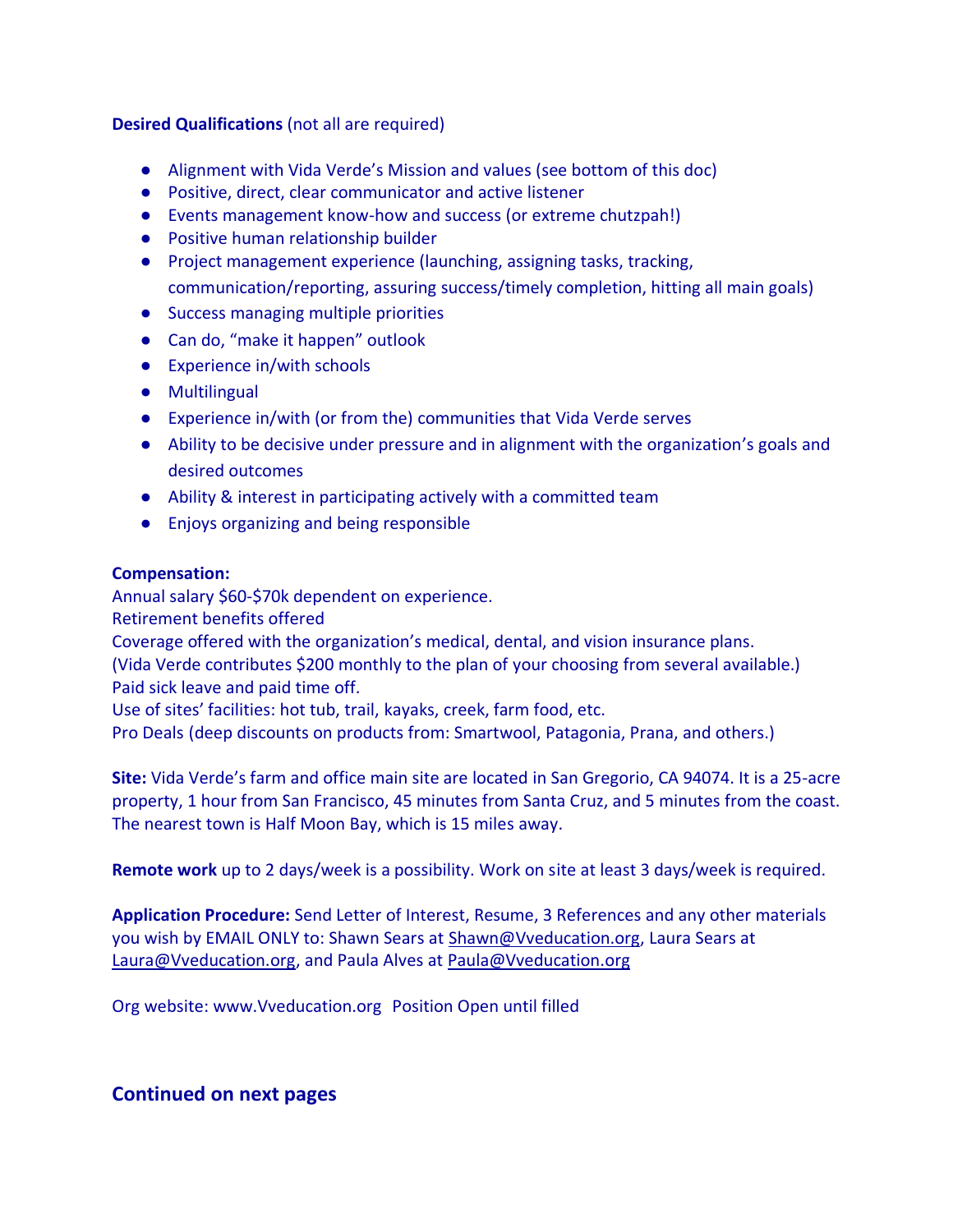*\*Vida Verde is committed to building a staff that is reflective of the incredible diversity of our communities and of the students we serve. Because we are committed to increasing the diversity of our workplace, people of color, women and individuals from diverse backgrounds are encouraged to apply.*

*Vida Verde is an equal opportunity employer and does not discriminate on the basis of race, color, religion (includes religious beliefs, observance or practice, including religious dress), sex, sexual orientation, gender, gender identity or expression, transgender status, pregnancy, childbirth or related condition (including breastfeeding), marital status, national origin, veteran status, ancestry, age, medical condition, genetic characteristics, family care status, registered domestic partner status, or any other consideration made unlawful by applicable laws. All applicants will be evaluated and job offers made based on experience and merit.*

#### **VALUES OF VIDA VERDE**

#### **Organization Mission**

Vida Verde is a nonprofit that promotes educational equity by providing free, overnight environmental learning experiences for students who don't otherwise get the opportunity.

#### **We Value**

#### **The Mission First**

We are a mission-centric organization. We make every decision with the kids' benefit and the mission as our guide. We specifically tailor the program to meet the unique needs of the kids we serve, with deep respect for students and their communities.

#### **Persistent Improvement and Our Best Practices**

We are driven to continually improve and reach the highest standards across the organization for the benefit of the kids we serve. From program quality to healthy communication, from strategic goal setting to prioritization: we utilize simple, documented systems. We are detail-oriented, reflective, and strive to serve as a model. We balance our best practices and lessons from our history with innovation and inspiration for improvement.

#### **The Environment and Natural Resources**

We practice responsible and long-term thinking regarding land stewardship, facility management, building, and design. Using resources wisely, we value the earth's resources over convenience and cost, and share that value with the greater community.

#### **Relationships and Community**

People are at the heart of this work. We strive to create long-lasting relationships with our staff, supporters, students, and teachers. We believe that by honoring and including diverse perspectives, our organization is stronger and more sustainable. We believe in love, not hate. We help different people see each other and all that we share in common, as well as what we can learn from each other.

#### **Making It Happen**

We overcome outrageous obstacles and successfully achieve ambitious goals by using a combination of resourcefulness, a positive mindset, and our team's diverse set of skills and experiences, without compromising our work/life balance and well-being. We know that beliefs lead to actions, which lead to results. We "make it happen" even when circumstances would lead most to think progress impossible.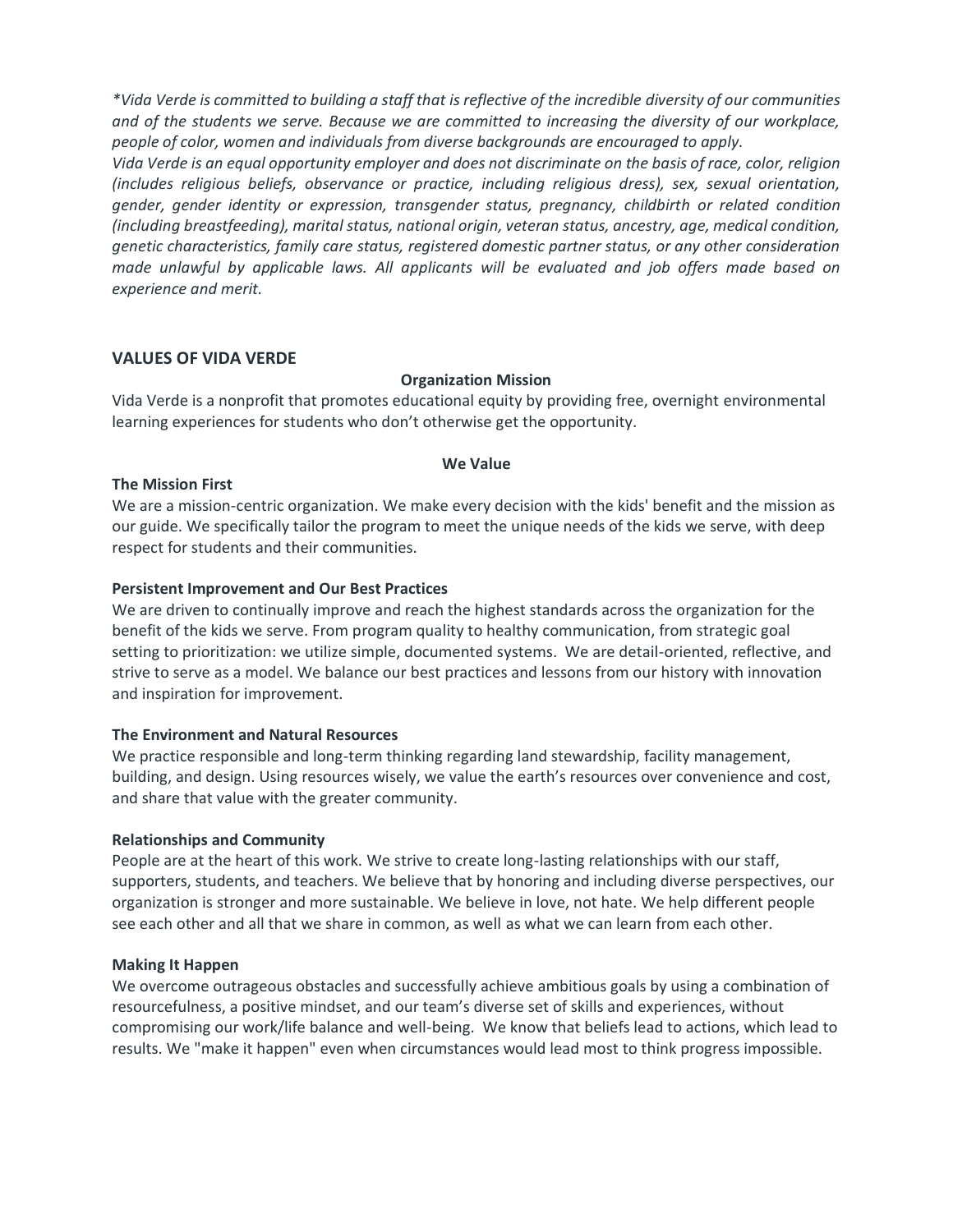#### **VIDA VERDE JUSTICE, EQUITY, DIVERSITY, & INCLUSION (JEDI) STATEMENT**

#### **We acknowledge that:**

Everything is not okay.

We live in a world and society with personal, structural, and institutional injustice based on race, gender, sexual orientation, and other differences. This is affecting the lives of the Vida Verde students and the Vida Verde community in myriad profound ways.

#### **We see our role as:**

We have a deep commitment to examining, understanding, and working intentionally, every day, and for the long run to do our small part in dismantling the pieces of institutional injustice that we are able to. Vida Verde is one of the few outdoor education organizations that is focused on educational equity, and is dedicated to engaging Bay Area youth from low-income families and communities who do not have free access to outdoor education experiences. Even though equity is a cornerstone of Vida Verde's mission, intentionally and actively engaging in Justice, Equity, Diversity and Inclusion (JEDI) work more holistically will only continue to support these young people in accessing quality culturally relevant and inclusive nature education experiences that translate to positive outcomes in their traditional classrooms.

#### **Why?**

- Culturally relevant outdoor programs better engage students, and support them in developing necessary critical thinking skills, improving their health and wellness, and more meaningfully connecting them to the land and food, and often fostering a passion and interest in the outdoors.
- The future of the environment is tethered to connecting the diverse youth of today to the outdoors.
- Research shows diversity in staff, an inclusive workplace culture, and culturally responsive practices lead to both better experiences and outcomes for students, and better attraction and retention of talented staff.
- Vida Verde aspires to serve as a blueprint/model for other values-aligned organizations (especially outdoor education organizations) who are looking for an example in JEDI work.